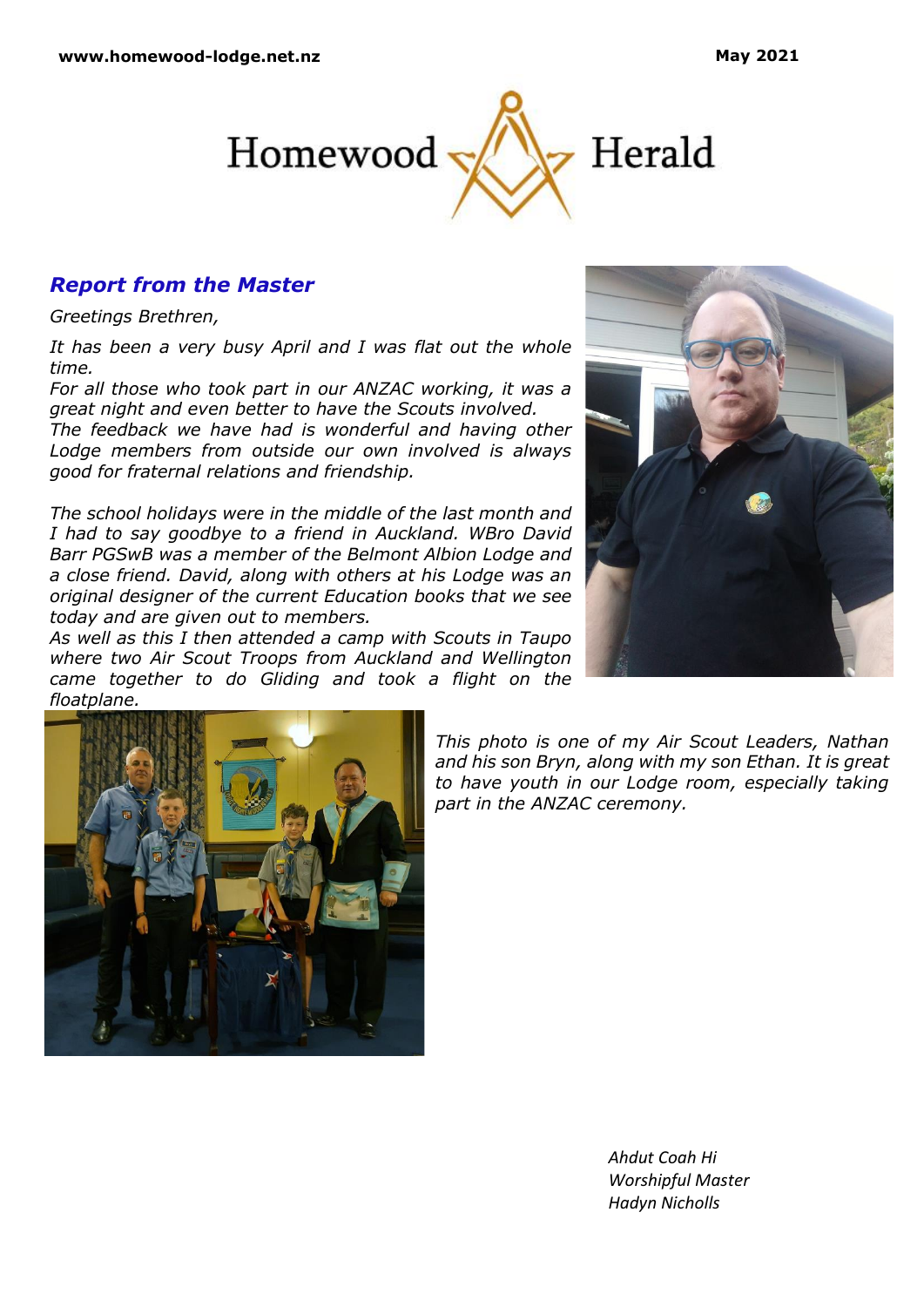### **TV Review – Line of Duty**

I may have reviewed this once before, but the latest series has just completed. This is one of the highest watched TV programmes in the UK with viewership in the millions. Unfortunately it has left a lot of fans disappointed. It follows a story of a 'bent copper' who is more or less blackmailed into doing what she does. The Police 'Gaffer' Ted Hastings in the programme is played by Adrian Dunbar and has some of the greatest quotes you can imagine "Oh Jesus, Mary and Joseph AND the wee donkey" as only one example. His character is also



a Lodge member which is often referred to under some conspiracy line, which gets a little tired. Where it doesn't work, is the dragging on of a story that started out in the first series and seems to just go on and on and has no resolution. It is well written, but then lets itself down, it was widely panned in the UK for the last episode, it was like the writer ran out of where to go with the story. It is good to watch, but be prepared to not know what is ending and the likelihood it is done to allow another series to be made.



#### **Famous Freemason – Prince Hall**

Prince Hall, one of Boston's most prominent citizens during the revolutionary period, was the founder of the African Lodge of the Honorable Society of Free and Accepted Masons of Boston, the world's first lodge of black Freemasonry and the first society in American history devoted to social, political, and economic improvement.

Not much is known of Hall's life before the Revolution. He was born in 1735 and was the slave of William Hall of Boston. His son, Primus, was born in 1756 to Delia, a servant in another household. In 1762, at the age of 27, Hall joined the Congregational Church, and soon after, married an enslaved woman named Sarah Ritchie. Eight years later, after Sarah's death, he married Flora Gibbs of Gloucester. A month after the Boston Massacre, William Hall freed Prince; his

certificate of manumission read that he was "no longer Reckoned a slave, but [had] always accounted as a free man." Hall made his living as a huckster (peddler), caterer and leather dresser, and was listed as a voter and a taxpayer. He owned a small house and leather workshop in Boston. It is believed that he was one of the six black men of Massachusetts named Prince Hall listed in military records of the Revolution, and he may well have fought at Bunker Hill. A bill he sent to a Colonel Crafts indicates that he crafted five leather drumheads for the Boston Regiment of Artillery in April, 1777.

In 1775, Hall and fourteen other free blacks joined a British army lodge of Masons who were stationed in Boston. After the British departed, they formed their own lodge, African Lodge No. 1, though it would be twelve years before they received a permanent charter. Hall became the lodge's first Grand Master.

Hall was active in the affairs of Boston's black community, using his position as "Worshipful Master" of the black Masons to speak out against slavery and the denial of black rights. For years, he protested the lack of schools for black children and finally established one in his own home.

In his last published speech, his charge to the African Lodge in June 1797, Hall spoke of mob violence against blacks: "Patience, I say; for were we not possessed of a great measure of it, we could not bear up under the daily insults we meet with in the streets of Boston, much more on public days of recreation. How, at such times, are we shamefully abused, and that to such a degree, that we may truly be said to carry our lives in our hands, and the arrows of death are flying about our heads....tis not for want of courage in you, for they know that they dare not face you man for man, but in a mob, which we despise..."

Prince Hall died in 1807 at the age of 72. A year later, his lodge honored him by changing its name to Prince Hall Grand Lodge.